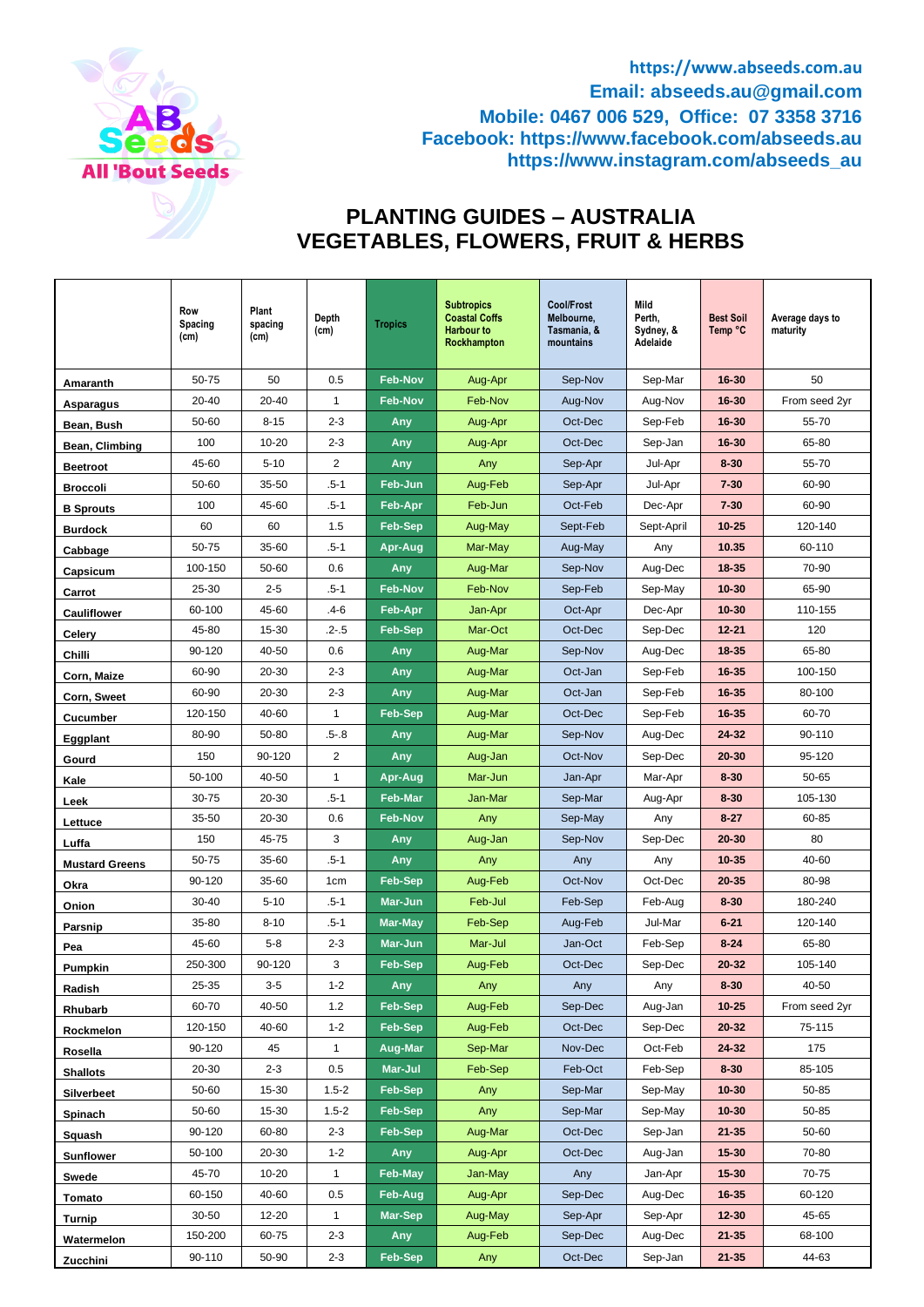#### **The main factors determining average minimum temperature are altitude, latitude, and proximity to the coast.**

- 1. **Zone 1** covers the alpine areas of south-eastern Australia.
- 2. **Zone 2** the tablelands of south-east Queensland, New South Wales and Victoria, and the uplands of central Tasmania.
- 3. **Zone 3** includes much of the southern half of the continent, except for localities on or near the coast. Many of our weather stations are on the coast or on offshore islands (some of them are lighthouses) and these are often a zone or two higher than adjacent mainland stations because of the warming effects of the ocean in winter.
- 4. **Zone 4**, because of this warming effect, covers a broad area from coastal Queensland across the continent to Shark Bay and Geraldton in the west, also includes the Mornington Peninsula, areas adjacent to Spencer Gulf and Adelaide, the south-western coastal zone, Sydney, and the north coast of NSW, along with a number of localities dotted all around the southern coast of the continent.
- 5. **Zone 5** covers, some of the Queensland coast, Western Australia north of Shark Bay and across the top end.
- 6. **Zone 6** includes the Queensland coast north of Cairns, Cape York Peninsula, and the coast of the Northern Territory.
- 7. **Zone 7** is mainly restricted to islands off the north coast.



https://www.anbg.gov.au/gardens/research/hort.research/zones.html

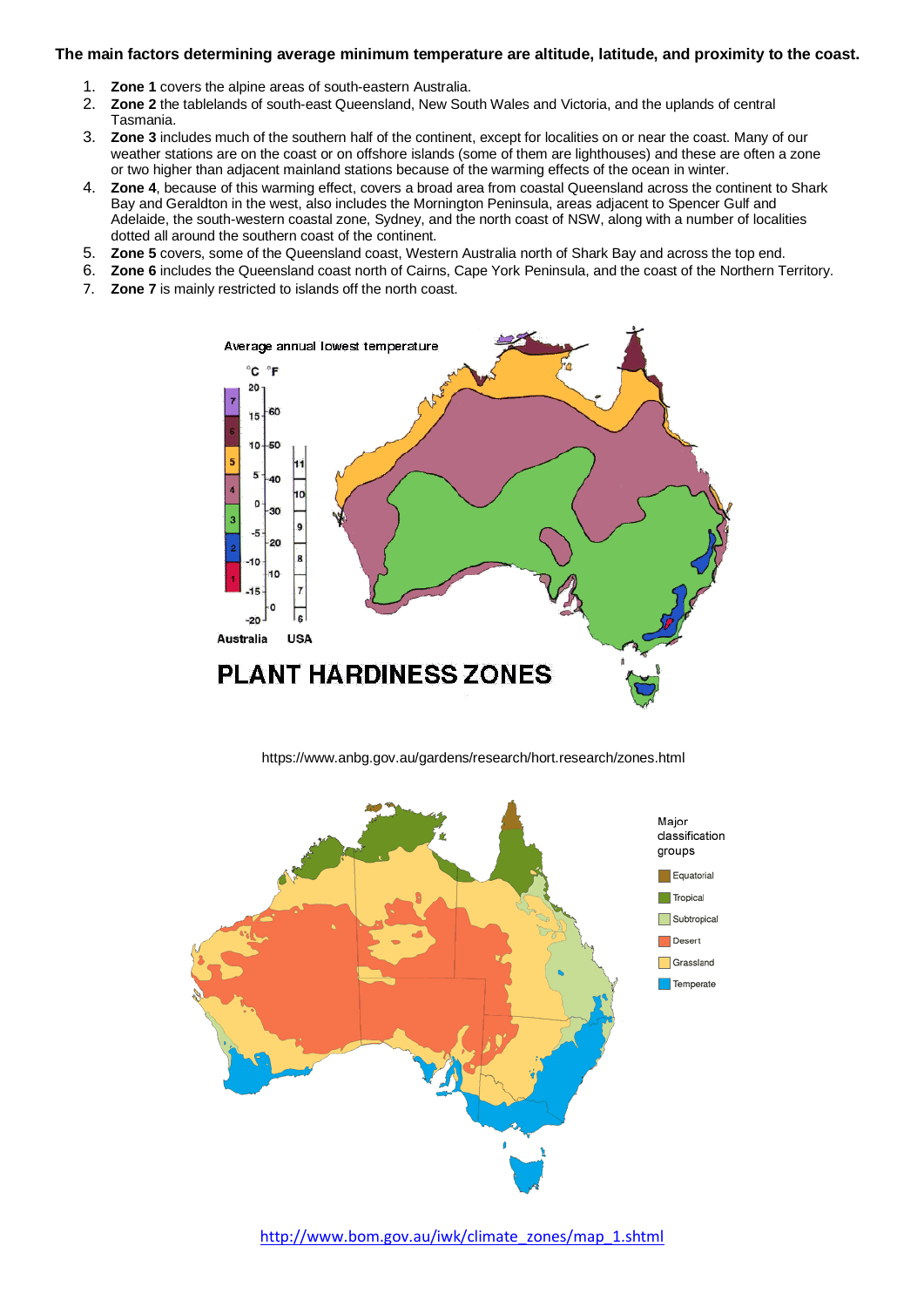

**https://www.abseeds.com.au Email: abseeds.au@gmail.com Mobile: 0467 006 529, Office: 07 3358 3716 Facebook: https://www.facebook.com/abseeds.au [https://www.instagram.com/abseeds\\_au](https://www.instagram.com/abseeds_au)** 

# **HERB PLANTING GUIDE**

| <b>HERB</b>          | <b>SPRING/EARLY</b><br><b>SUMMER &amp;</b><br><b>AUTUMN</b> | <b>WINTER</b> | <b>SHADE</b><br><b>TOLERENCE</b> | <b>WATER</b> | <b>EASE</b> |
|----------------------|-------------------------------------------------------------|---------------|----------------------------------|--------------|-------------|
|                      |                                                             |               |                                  |              |             |
| <b>Basil</b>         | $\sf X$                                                     |               |                                  | ###          | $***$       |
| <b>Borage</b>        | X                                                           |               | $\blacksquare$                   | ###          | $***$       |
| <b>Chamomile</b>     | X                                                           | X             | $\star$                          | ###          | $***$       |
| <b>Chervil</b>       | X                                                           |               | $\star$                          | ###          | $***$       |
| <b>Chives</b>        | X                                                           | X             | $***$                            | ##           | $***$       |
| <b>Coriander</b>     | X                                                           | X             | $***$                            | ###          | $***$       |
| <b>Dill</b>          | X                                                           |               | $\star$                          | ###          | $***$       |
| <b>Fennel</b>        | X                                                           |               | $\star$                          | #            | $***$       |
| <b>Fenugreek</b>     | $\sf X$                                                     |               | $\star$                          | ###          | $***$       |
| <b>Garlic</b>        | X                                                           |               | $\star$                          | ###          | $***$       |
| Lemongrass           | X                                                           |               |                                  | ###          | $***$       |
| <b>Mint</b>          | X                                                           | X             | $\star$                          | ##           | ***         |
| Oregano              | X                                                           |               |                                  | ##           | $***$       |
| <b>Parsley</b>       | X                                                           | X             | $***$                            | ##           | ***         |
| <b>Rosemary</b>      | $\sf X$                                                     | X             | -                                | $\#$         | $***$       |
| <b>Sage</b>          | X                                                           | X             |                                  | ##           | $***$       |
| <b>Spring Onions</b> | X                                                           | X             | $\star$                          | ##           | ***         |
| <b>Tarragon</b>      | X                                                           |               | -                                | ##           | $***$       |
| <b>Thyme</b>         | X                                                           |               | $\overline{\phantom{a}}$         | ##           | $***$       |

## **Autumn**

Chervil, chicory, coriander, fennel, garlic bulbs, lavender, marjoram, oregano, parsley, rocket, sage, sorrel, rosemary, thyme, winter tarragon and yarrow.

## **Winter**

Chamomile, comfrey, dill, garlic bulbs, lavender, lemon balm, marjoram, mint, oregano, parsley, sage, sorrel, and thyme.

## **Spring**

Basil, chives, coriander, dill, mint, oregano, parsley, sage and thyme.

## **Summer**

Basil, chives, coriander, fennel, heliotrope, lemongrass, mint, parsley, tarragon and winter savoury.